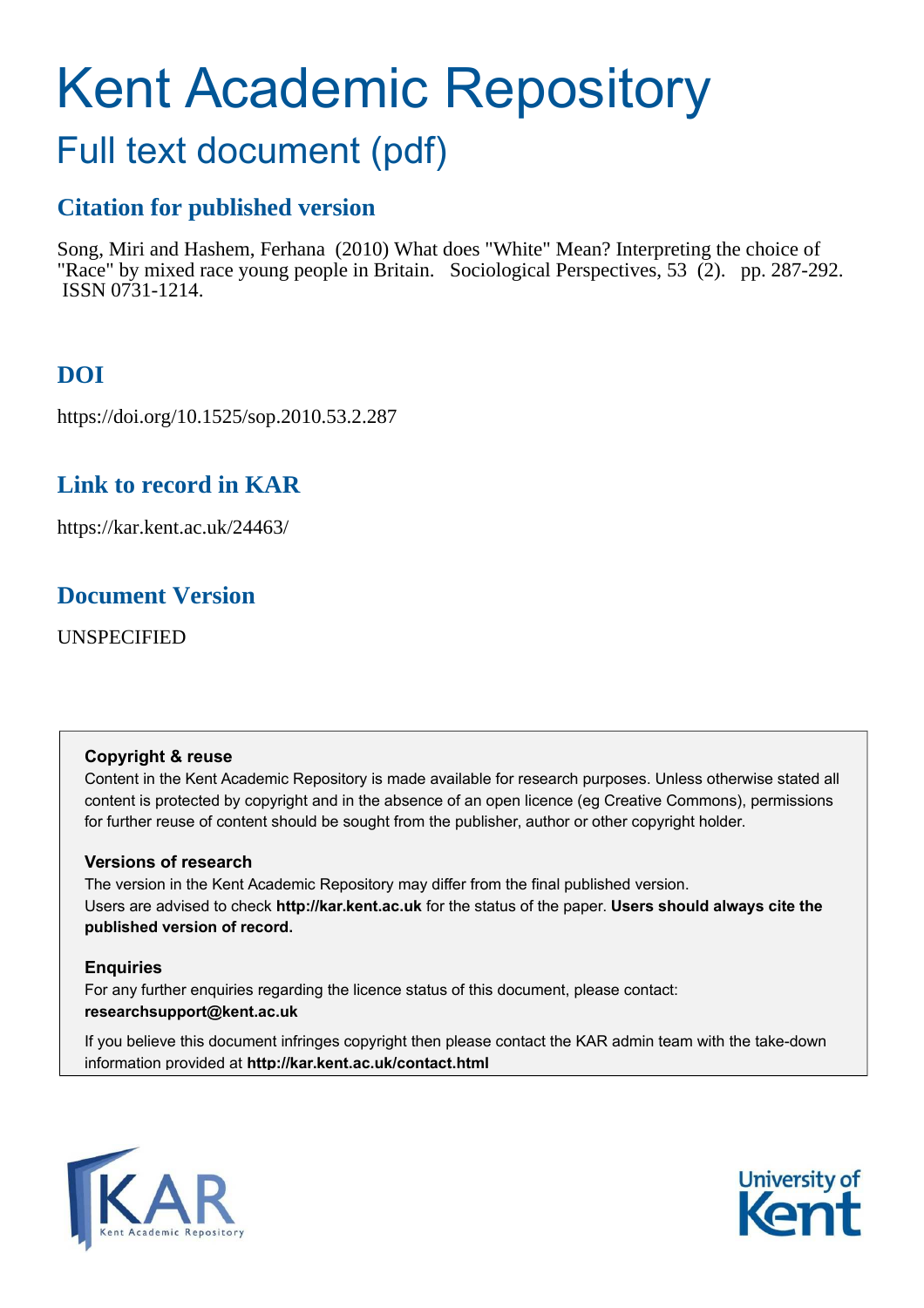

UNIVERSITY OF CALIFORNIA PRESS JOURNALS + DIGITAL PUBLISHING

#### **Pacific Sociological Association**

What Does "White" Mean? Interpreting the Choice of "Race" by Mixed Race Young People in Britain Author(s): Miri Song and Ferhana Hashem Reviewed work(s): Source: Sociological Perspectives, Vol. 53, No. 2 (Summer 2010), pp. 287-292 Published by: [University of California Press](http://www.jstor.org/action/showPublisher?publisherCode=ucal) Stable URL: [http://www.jstor.org/stable/10.1525/sop.2010.53.2.287](http://www.jstor.org/stable/10.1525/sop.2010.53.2.287?origin=JSTOR-pdf) . Accessed: 21/02/2012 05:37

Your use of the JSTOR archive indicates your acceptance of the Terms & Conditions of Use, available at <http://www.jstor.org/page/info/about/policies/terms.jsp>

JSTOR is a not-for-profit service that helps scholars, researchers, and students discover, use, and build upon a wide range of content in a trusted digital archive. We use information technology and tools to increase productivity and facilitate new forms of scholarship. For more information about JSTOR, please contact support@jstor.org.



*University of California Press* and *Pacific Sociological Association* are collaborating with JSTOR to digitize, preserve and extend access to *Sociological Perspectives.*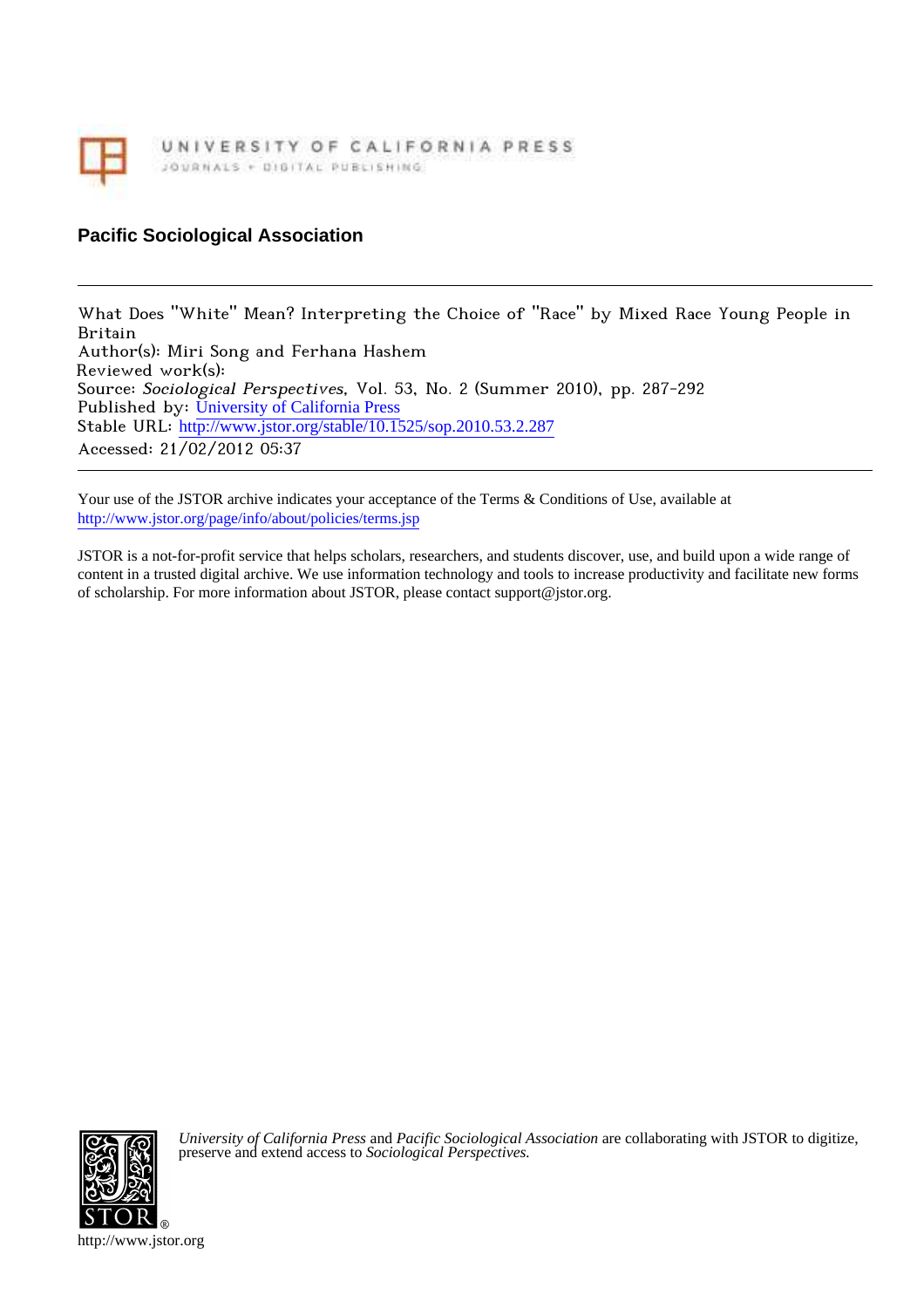#### **WHAT DOES "WHITE" MEAN? INTERPRETING THE CHOICE OF "RACE" BY MIXED RACE YOUNG PEOPLE IN BRITAIN**

**MIRI SONG FERHANA HASHEM** *University of Kent*

**ABSTRACT:** *Despite the often cited idea that racial identities are socially constructed, and potentially fluid, much public policy is still based on surveys that elicit only one measure of racial identity. A number of U.S. studies have employed "best single race" questions on racial identification, in which multiracial respondents are asked to choose only one race to describe themselves. We extend some American studies by examining responses to a "best single race" survey question posed to a small sample of multiracial young people in Britain. In-depth interviews with British multiracial respondents are employed to investigate the extent to which a "best single race" (BSR) question captures someone's sense of attachment and belonging to a particular ethnic or racial group. In particular, we focus on how we should interpret East Asian/white respondents' choice of "white" as their BSR.* Keywords: multiracial, race, identification, white, Britain, East Asian/ white

The population of the U.K. is becoming increasingly diverse in terms of ethnicity, race, religion, and national identity. Of the 4.6 million (7.9 percent) nonwhite Britons enumerated in the 2001 U.K. Census, people of a "mixed" background comprised 15 percent of this nonwhite population (Office of National Statistics 2001). As in the U.S., the provision of a "mixed" category in the U.K. 2001 Census represented a major event, making this previously (officially) invisible population one accorded state recognition (DaCosta 2007).

While various studies have shown that many multiracial people, especially those with black heritage, feel pressure to identify in relation to only one race (Rockquemore and Brunsma 2002; Root 1992; Spickard 1989), there is now growing evidence that a significant proportion of black/white mixed people may be asserting multiracial identities (in the U.S., see DaCosta 2007; Rockquemore and Brunsma 2002; Roth 2005; in Britain, see Song 2010; Tizard and Phoenix 1993;

Address correspondence to: Miri Song, Cornwallis NE, Canterbury, Canterbury, Kent, United Kingdom CT2 7NF; *e-mail*: a.m.song@kent.ac.uk.

*Sociological Perspectives***, Vol. 53, Issue 2, pp. 287–292, ISSN 0731-1214, electronic ISSN 1533-8673.** 

**© 2010 by Pacific Sociological Association. All rights reserved. Please direct all requests for permission to photocopy or reproduce article content through the University of California Press's Rights and Permissions website, at http://www.ucpressjournals.com/reprintinfo.asp. DOI: 10.1525/sop.2010.53.2.287.**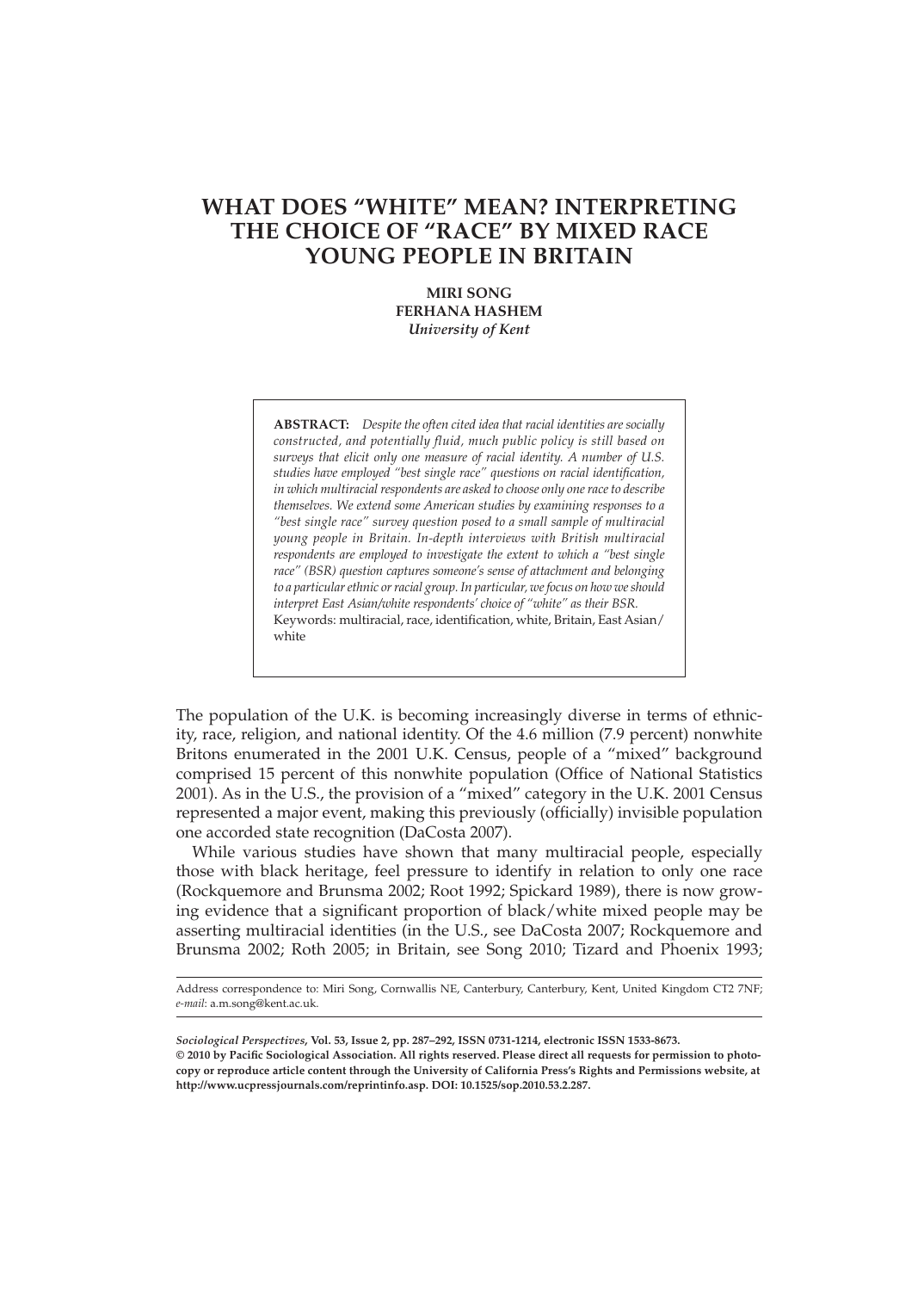Twine 2004). Yet relatively little is known about the ethnic options of other types of mixed people, such as East Asian and white individuals, especially in Britain, where there are significant rates of intermarriage not only for black and white Britons but also Chinese and white Britons (Song 2009).

Despite the often cited idea that racial identities are socially constructed (Nagel 1994; Song 2003), and potentially changeable across contexts (Harris and Sim 2002), much public policy is still based on surveys that elicit only one measure of racial identity (Perlmann and Waters 2002). A number of U.S. studies have employed "best single race" questions on racial identification, in which mixed respondents are asked to choose only one race to describe themselves (see Harris and Sim 2002; Herman 2004). Respondents' choice of a single race is then interpreted as the group in which he or she feels the strongest sense of membership. But as Harris and Sim (2002) point out, racial identification is highly fluid, and the available data on race are not always reliable.

We extend the American studies above by examining responses to a similar survey question posed to a small sample of multiracial young people in Britain. To what extent does a "best single race" question capture someone's sense of attachment and belonging to a particular ethnic or racial group? In particular, how should we interpret East Asian/white respondents' choice of "white" as their "best single race"?

#### **STUDY OF "MIXED RACE" YOUNG PEOPLE IN BRITAIN**

This research note draws on an Economic and Social Research Council–funded project on the "ethnic options of mixed race young people in Britain",<sup>1</sup> which focused on different types of multiracial young people in higher education institutions in Britain. In exploring the ways in which mixed young people chose and thought about their ethnic and racial identities, we were especially interested in studying a range of different types of mixed people, given the usual focus on black/white mixture.<sup>2</sup> We adopted a cross-sectional study design, with the use of a semi-structured online survey, followed by in-depth interviews with a subset of these survey respondents.

Young adults between 18 and 25 were recruited from universities and colleges across England (but primarily from five institutions in London). A stratified sample (based on location and size of the mixed race student population) was drawn from a sampling frame that integrated ethnically coded data for students in universities and colleges supplied by the Higher Education Statistics Agency and the Learning and Skills Council. Participating institutions hosted a web link to the online survey, and these institutions sent out an e-mail advertising our research to its student body. Our letter asked students who considered themselves to be "mixed race", and who had (at a minimum) been raised in Britain since the age of 11 (the typical age at which children commence secondary school), to participate in the study.

Of the roughly 500 surveys we received, only 326 met our sample specifications (258 women and 68 men). This self-selected sample privileges not only the views and experiences of middle-class young people in higher education, but also those of female respondents, who far outnumbered their male counterparts. Out of the survey respondents, we recruited a subsample of 65 respondents (27 men, 38 women) for the in-depth interviews. In this article we analyzed the responses to the following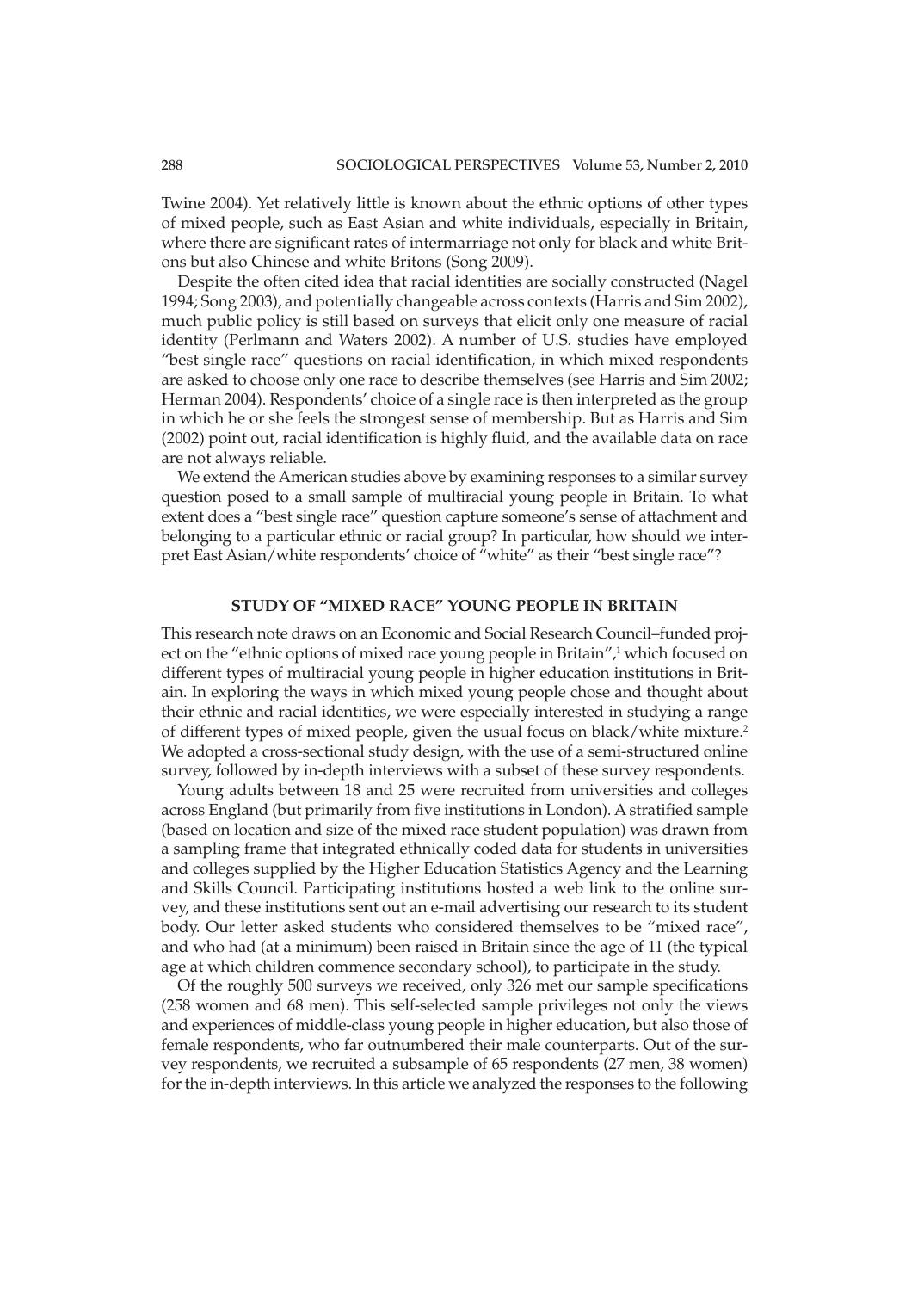| How Groups Chose a BSR       |                      |       |                       |                  |  |
|------------------------------|----------------------|-------|-----------------------|------------------|--|
|                              | Refused to<br>Choose | White | British /<br>European | Minority<br>Race |  |
| Black/white<br>$(n=17)$      |                      |       |                       | 6                |  |
| East Asian/white<br>$(n=16)$ |                      | 11    |                       |                  |  |

| <b>TABLE 1</b>         |  |
|------------------------|--|
| How Groups Chose a BSR |  |
|                        |  |

open-ended survey question: "If you had to name just one racial/ethnic group—the one that contributes most strongly to your identity—which group would that be?" Respondents were also given the option to tick "can't say." Respondents (*n*= 65) were then interviewed about their chosen identifications in more detail—usually within 1 to 2 months after the completion of the online survey. Due to space limitations, we focus primarily on the choices of East Asian/white respondents and, to a lesser extent, black/white respondents in our British sample. Most of the East Asian/white respondents had Chinese and, to a lesser extent, Filipino and Malaysian heritages. Furthermore, the majority of the sixteen East Asian/white respondents discussed in this article had East Asian mothers and white fathers, reflecting the gendered pattern of East Asian/white intermarriage in Britain.

Table 1 reveals that six part-black respondents identified as black, one as white, one as British/European, and nine refused to choose a "best single race," with interviews revealing that most of those who refused to choose saw themselves as mixed or rejected racial categorization altogether. Most part–East Asian respondents, by comparison, chose white or British. On the basis of these choices, one might confidently conclude that most East Asian/white respondents see themselves as white or British, while most black/white respondents see themselves as either mixed race or black—end of story. Unlike the historical racial assignment of part-black people in the U.S. as black (Davis 1991), there is no social convention that stipulates that East Asian/white individuals identify as either white or Asian.

The in-depth interviews with East Asian/white respondents who chose white revealed a degree of complexity and tension in respondents' answers, which were not discernible in the survey responses on their own. These interviews suggest that in many cases, we should not accept the chosen terms at face value, and that it is difficult to *interpret* the "best single race" choices made by these respondents.

We found that most of the respondents who chose white distanced themselves from the idea of being *racially* white. For most of these respondents, choosing white or white British as the group that contributes most strongly to their identity meant that they were first and foremost British in *cultural terms*. Mai (who was Chinese/ English) chose "white British" in the survey but said this in her interview:

I wouldn't put it into . . . what colour you are, in a categorising system. I put it more into your culture. My friends who are of Chinese origin . . . are from the same background as me, so they view themselves, not as being White but as British.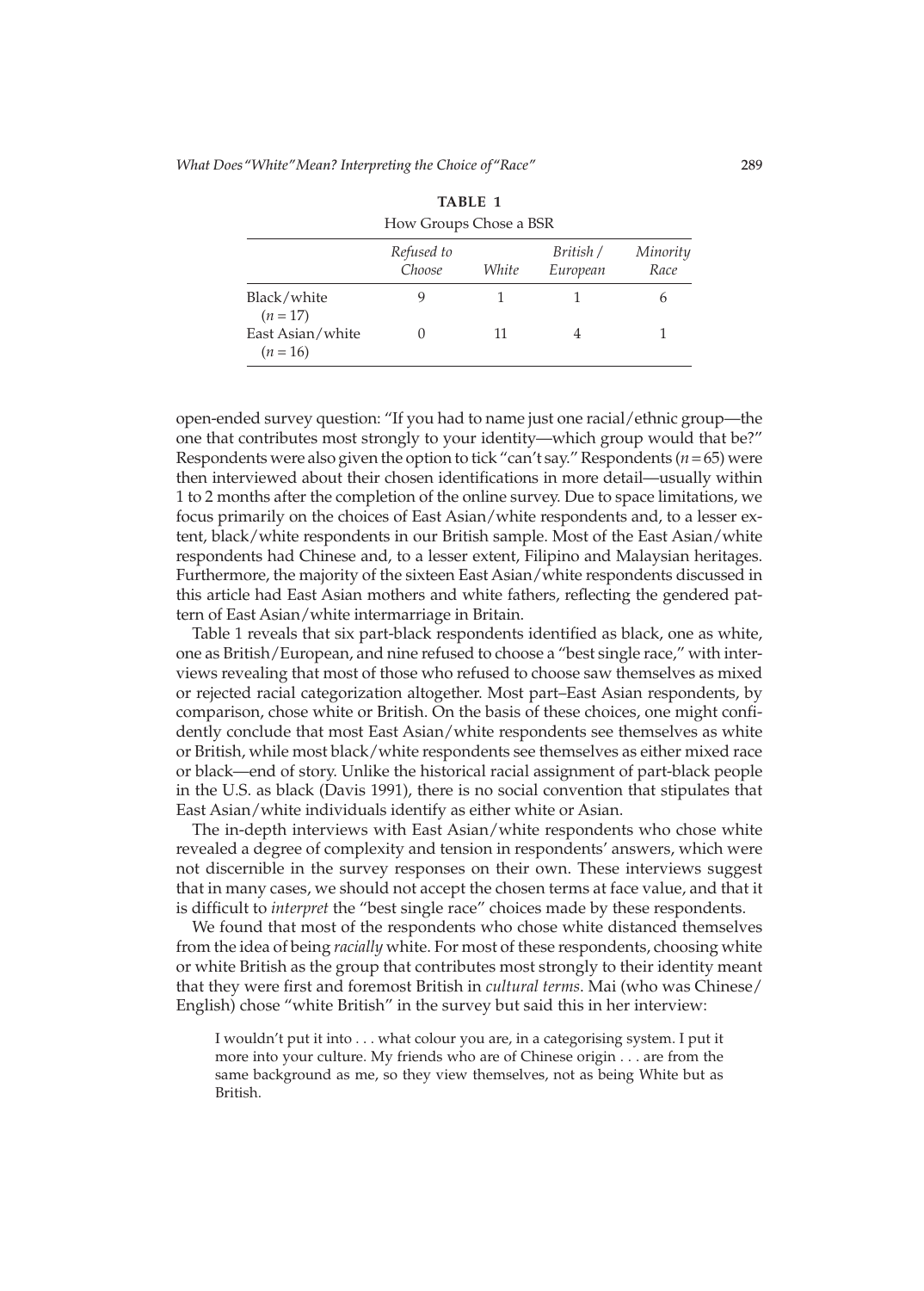Given that these young people had typically had limited exposure to their minority backgrounds, and had grown up in Britain, the primacy of their white British background was overdetermined, particularly if they had grown up in a primarily white area. This understanding of white differs from the more delimited understanding of white (as a racial identity) in most U.S. studies.

Mai reported that she did not look white (and had a conspicuously Chinese first name), but she understood the term British in a race-neutral way—though it is telling that the term white was the dominant, mainstream image and meaning associated with being British (and whiteness was perceived as off-limits to many of the black/white respondents). In isolation, without the interview, one could mistakenly interpret Mai's "best single race" in the starkest possible way: that she considered herself to be a white person (as is interpreted in many U.S. surveys).

Paul (Chinese/Irish) chose "Irish or European" but revealed in his interview that he was very invested in *both* his Chinese background and his mixedness. Although he had grown up immersed in European cultures and settings, what came across in the interview was a very strong sense of being Eurasian and mixed race: "Eurasiannation [a website] saved my life! For the first time I felt like I connected with a lot of other people like me—that there was actually a Eurasian identity." Not only had Paul spent several years living in China, learning Mandarin, but his closest friends were also Eurasian.

Nor does a "best single race" response tell us if an identification as white or British is validated by others, especially if one does not look white by prevailing social norms. One respondent, George, who was Chinese and English, chose "white British," explaining that he was extremely patriotic and had had very little exposure to his Chinese heritage. But because he was always *seen* as Chinese, he was constantly faced with the fact that other people saw him as a foreigner. Growing up, George had experienced numerous experiences of racism, in which he had been taunted for looking Chinese. This disjuncture between who he felt he was—British—and how he was seen—as Chinese—was an ongoing source of frustration for him.

#### **CONCLUSION**

In this research, we illustrate the complexity involved in interpreting the racial identifications of East Asian/white multiracial young people, when they have chosen white as their "best single race." Based on the in-depth interviews, we found that their responses to this question, in isolation, could be misleading. Such a question is potentially distorting because it may give the impression that people possess a more unified and singular racial identification than is actually the case. Though space limitations do not allow for elaboration, this limitation could also apply to the interpretation of "black" or "white," chosen by black/white respondents. Since such a question is employed in large-scale surveys in the U.S., one can draw some rather stark conclusions about the nature of multiracial people's racial identifications.

• While our findings appear to mesh, in part, with some U.S. studies (e.g., Harris and Sim 2002) that report that black/white respondents more consistently choose black, and East Asian/white respondents choose white, our interviews revealed that East Asian/white respondents did not see themselves as racially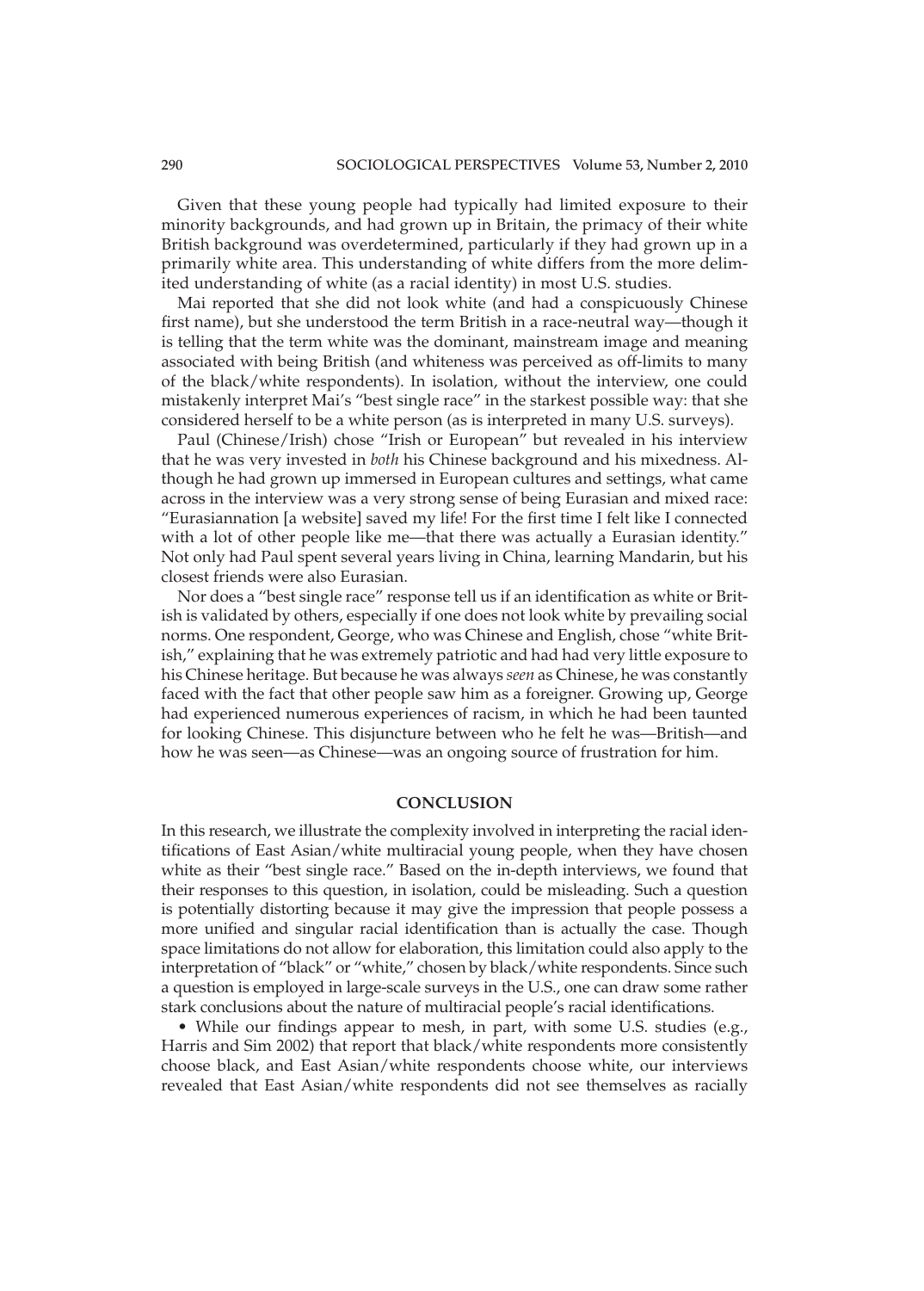white; furthermore, many black/white respondents also refused to choose a "best single race," pointing to critical rejections of racial categorization, an emergent mixed identification, and/or the need to provide multiple and contextually fluid measures of race.

• Some analysts in the U.S. argue that Eurasian people (and Asian Americans more generally) may come to be regarded as honorary whites (see Twine and Gallagher 2008). Care needs to be taken in how researchers interpret the choice of the term "white." In this study, most respondents who chose white distanced themselves from the idea of being *racially* white (and most of these respondents claimed they were not seen as white by others). Rather, the emphasis was on relating more to the culture of their (usually) white British parent, and being a part of a (still) predominantly white British mainstream—though this mainstream was increasingly infused with multicultural elements. Though most respondents reported that they were proud of their Asian heritage, they did not feel able to assert an ethnically authentic identification as Asian, because, typically, they possessed little or no language facility or the cultural trappings of "being" Asian. U.S. surveys may overstate the degree to which Eurasian individuals can exercise their ethnic options (Waters 1990), as surveys eliciting a "best single race" do not reveal information about whether or not their chosen identifications as white or Asian are validated by others, particularly if they appear to be "Chinese" or Eurasian to others.

• U.S. surveys tend to provide only ethnic or racial categories to choose from our findings suggest that many respondents eschew racial categories altogether, opting for seemingly race neutral national and regional terms such as "British"; like "white," it is clear that this term is usually meant to convey an emphasis on British cultural upbringing. Moreover, surveys asking for a "best single race" cannot account for the blurred meanings and inter-changeability emerging around the use of racial, ethnic, national, and even regional terms.

• A key reason why a "forced choice" question may be less effective and reliable in capturing racial identification is that racial and ethnic terms are moving targets and need to be treated as such by scholars of race. The interviews revealed that there is no automatic correspondence between the choice of specific groups or terms with particular meanings, modes of behaviour, thinking, or overall social experiences. The chosen terms do not speak for themselves, and they require careful interpretation.

• Furthermore, it is by no means obvious that race consistently remains a master identity for multiracial respondents, in comparison with other aspects of their identification, whether it be regional identity (e.g., "Londoner"), religion, or love of a specific musical instrument. One's racial heritage did not obviously trump all other modes of identification, and in many situations, being mixed could be absolutely ordinary. Thus, the salience of race will vary according to a multitude of variables, including class, phenotype, gender, and region.

In an increasingly multiethnic society in which being mixed is likely to be less and less uncommon, and where "super-diversity" is evident (Vertovec 2007), it is important that public policy is informed by research that captures the complexity and variability among multiracial individuals who may use a variety of ethnic, national, and racial terms to describe themselves. Ethnic and racial labels in common usage still